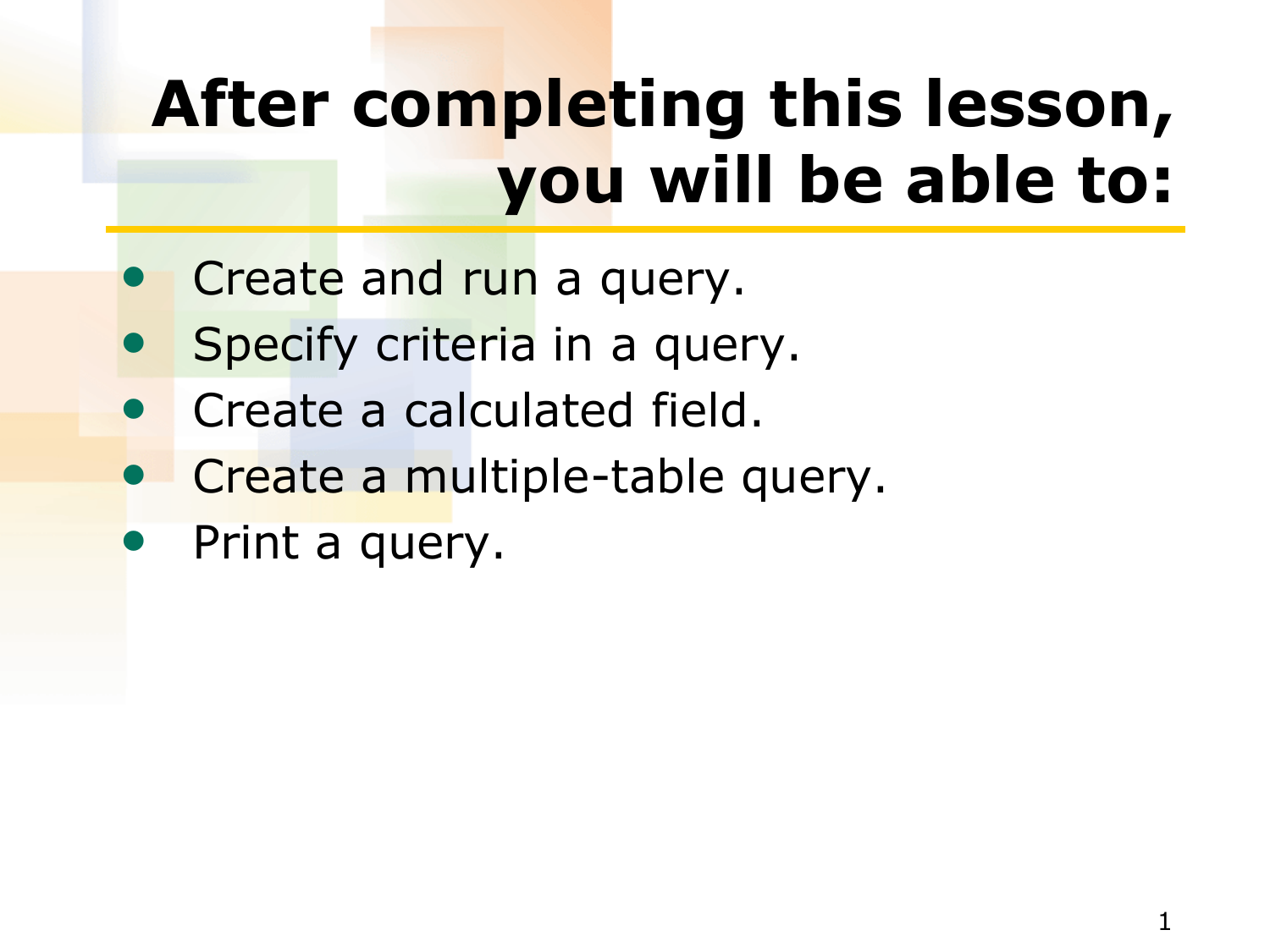### **Creating a Query Using the Simple Query Wizard**

### **To create a query using the Simple Query Wizard**

- 1. On the Objects bar, click Queries.
- 2. Double-click Create query by using wizard.
- 3. Click the Tables/Queries down arrow and then click the table or query on which you want to base the query.

*(continued)*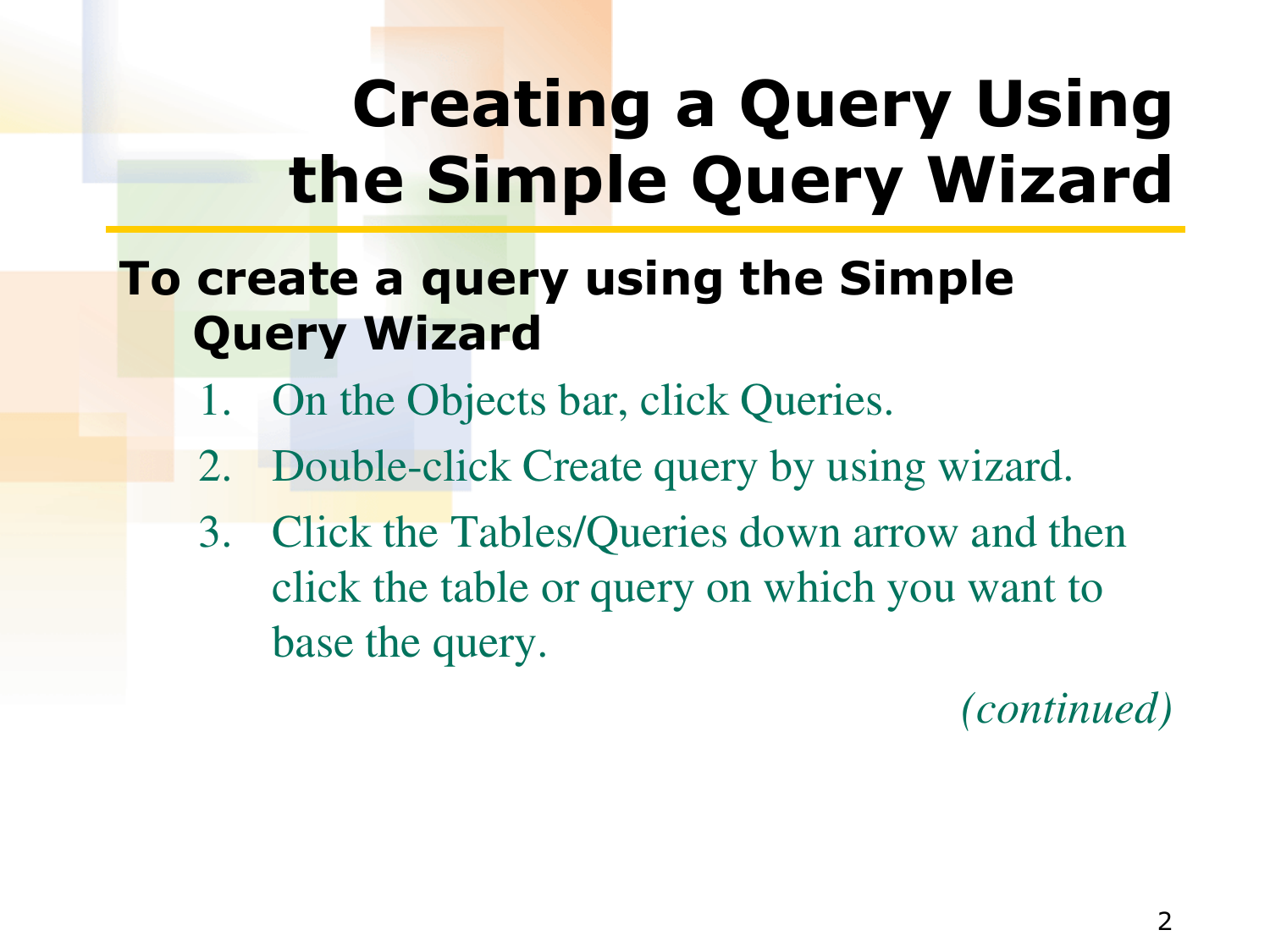### **Creating a Query Using the Simple Query Wizard**

### **To create a query using the Simple Query Wizard** (*continued)*

- 4. In the Available Fields list, click the field that you want to add to the query and then click the > (Add) button. Repeat to add all of the fields that you want to your query.
- 5. Click Next.
- 6. Type the name of your query and click Finish.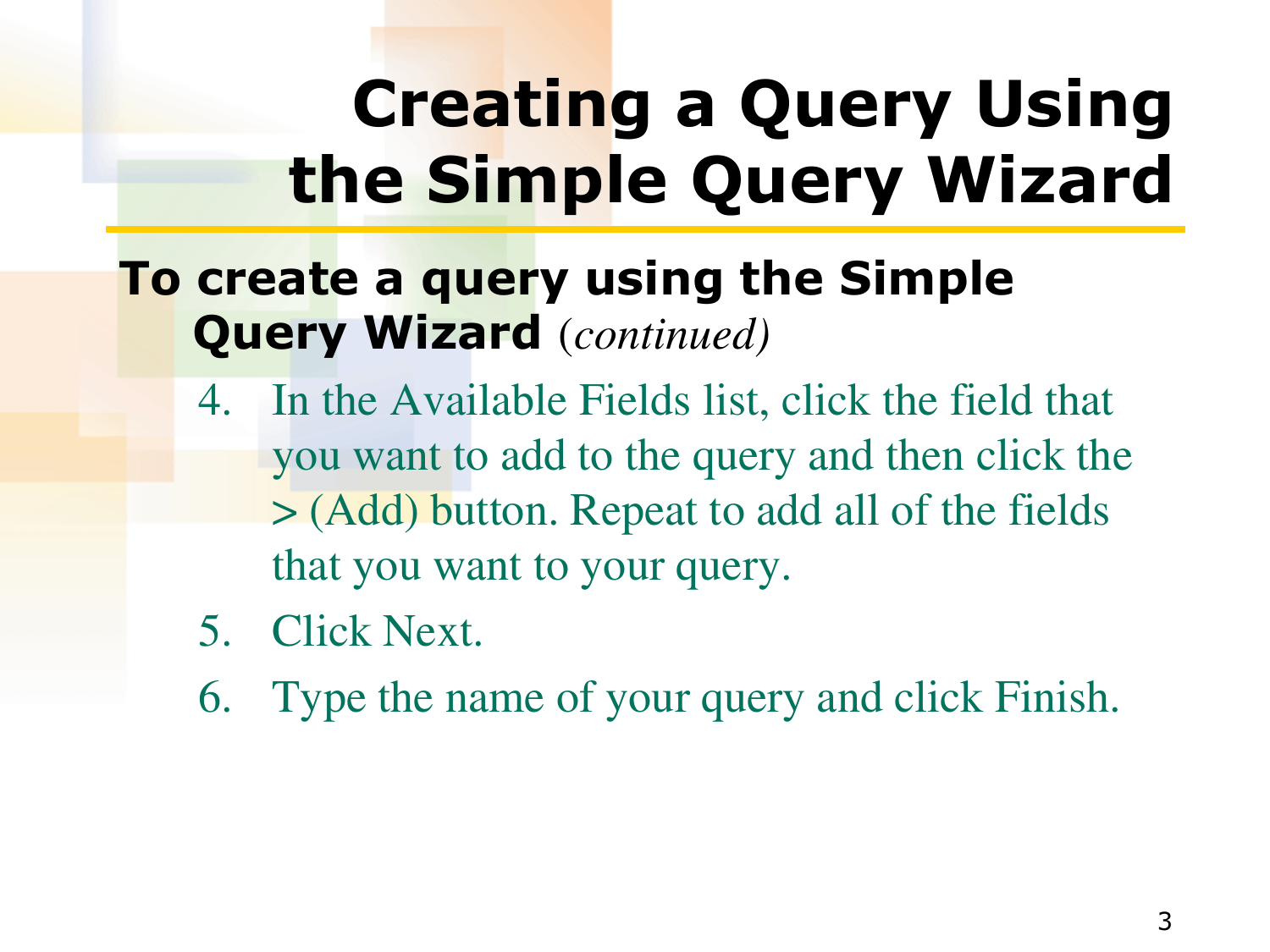# **Running a Query**

#### **To run a query**

• On the Query Design toolbar, click the Run button.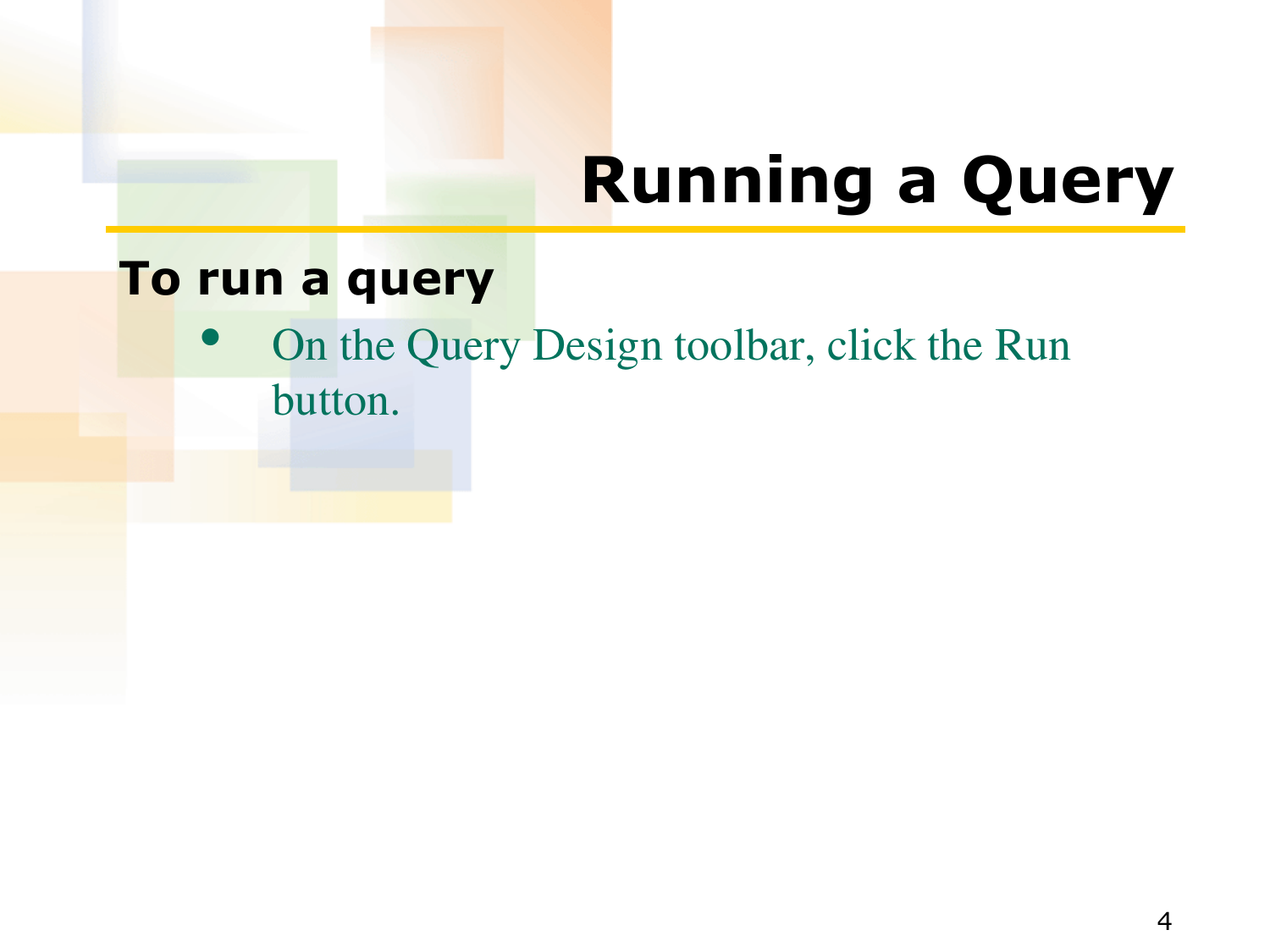## **Specifying Criteria in a Query**

### **To specify criteria in a query**

- Display the query in Design view.
- 2. In the Criteria row, type the criteria in the column for the field that you want to restrict.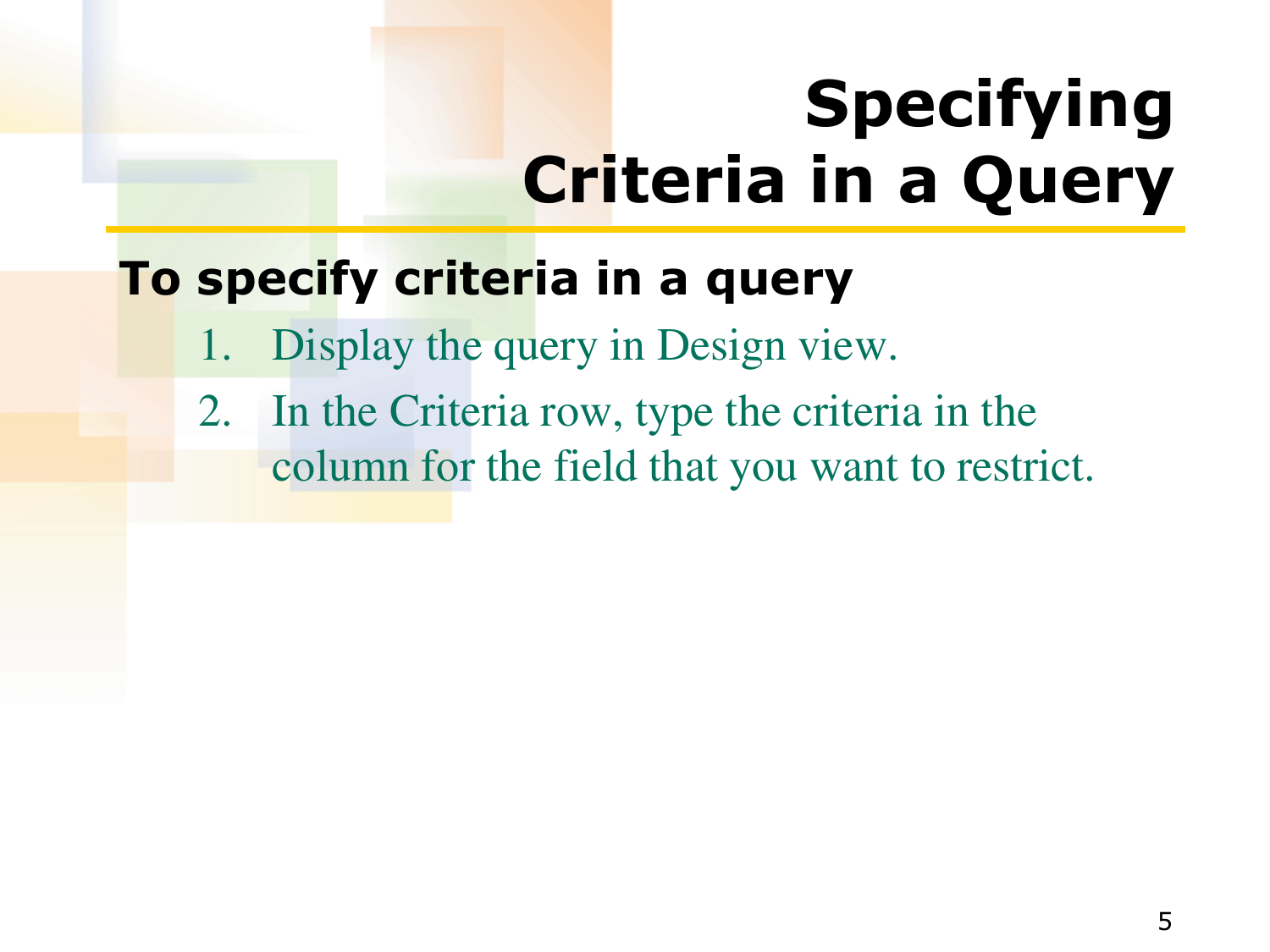# **Creating a Query in Design View**

#### **To create a query in Design view**

- On the Objects bar, click Queries.
- 2. Double-click Create query in Design view.
- 3. In the Show Table dialog box, click the table(s) on which you want to base your query and then click Add.
- 4. Click Close.
- 5. In the field list, double-click the fields that you want to add to your query.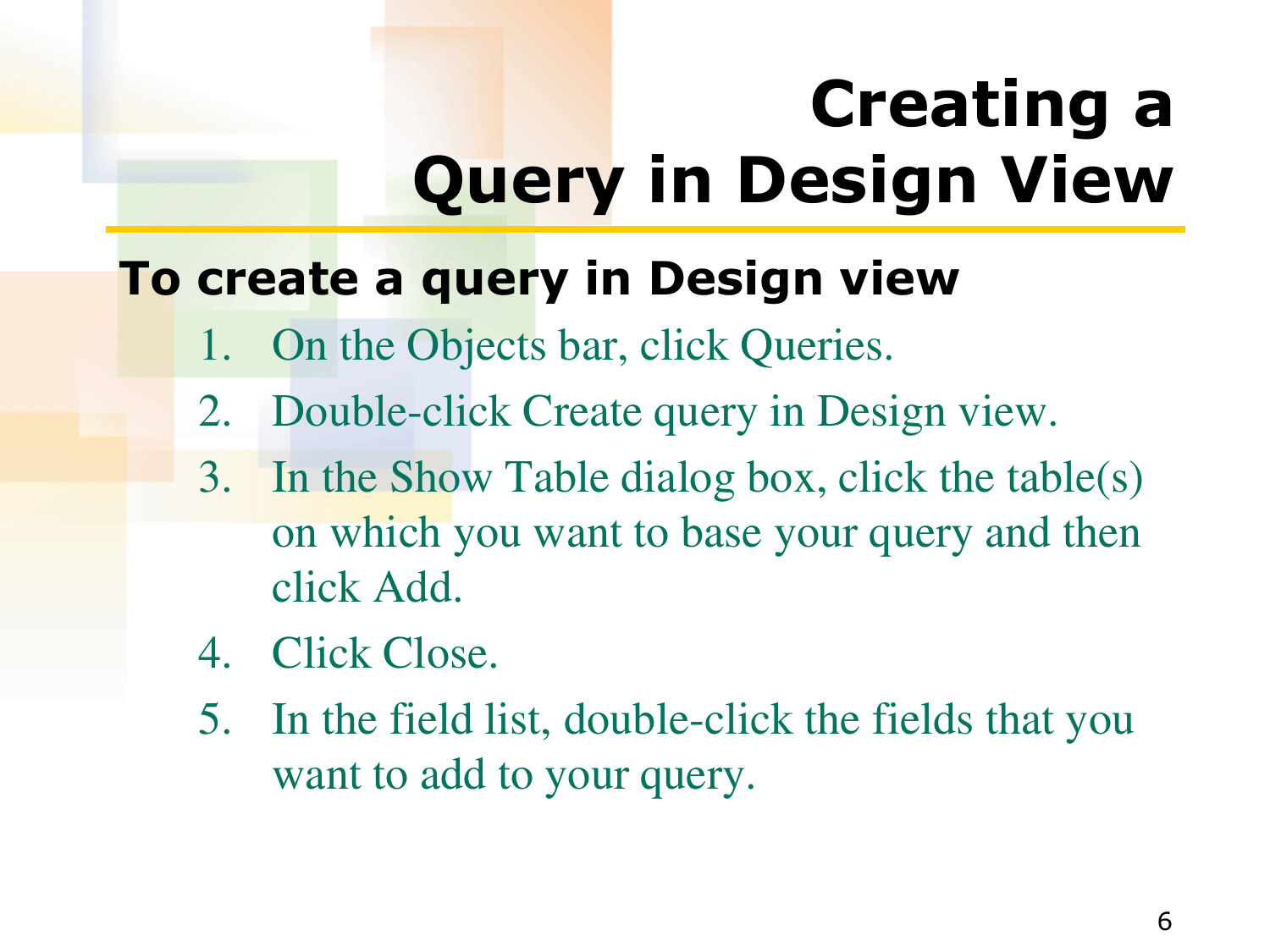### **Creating a Calculated Field**

#### **To create a calculated field in a query**

- Display the query in Design view.
- 2. In the Field row, click in the first blank cell and type the field name and expression for the calculation.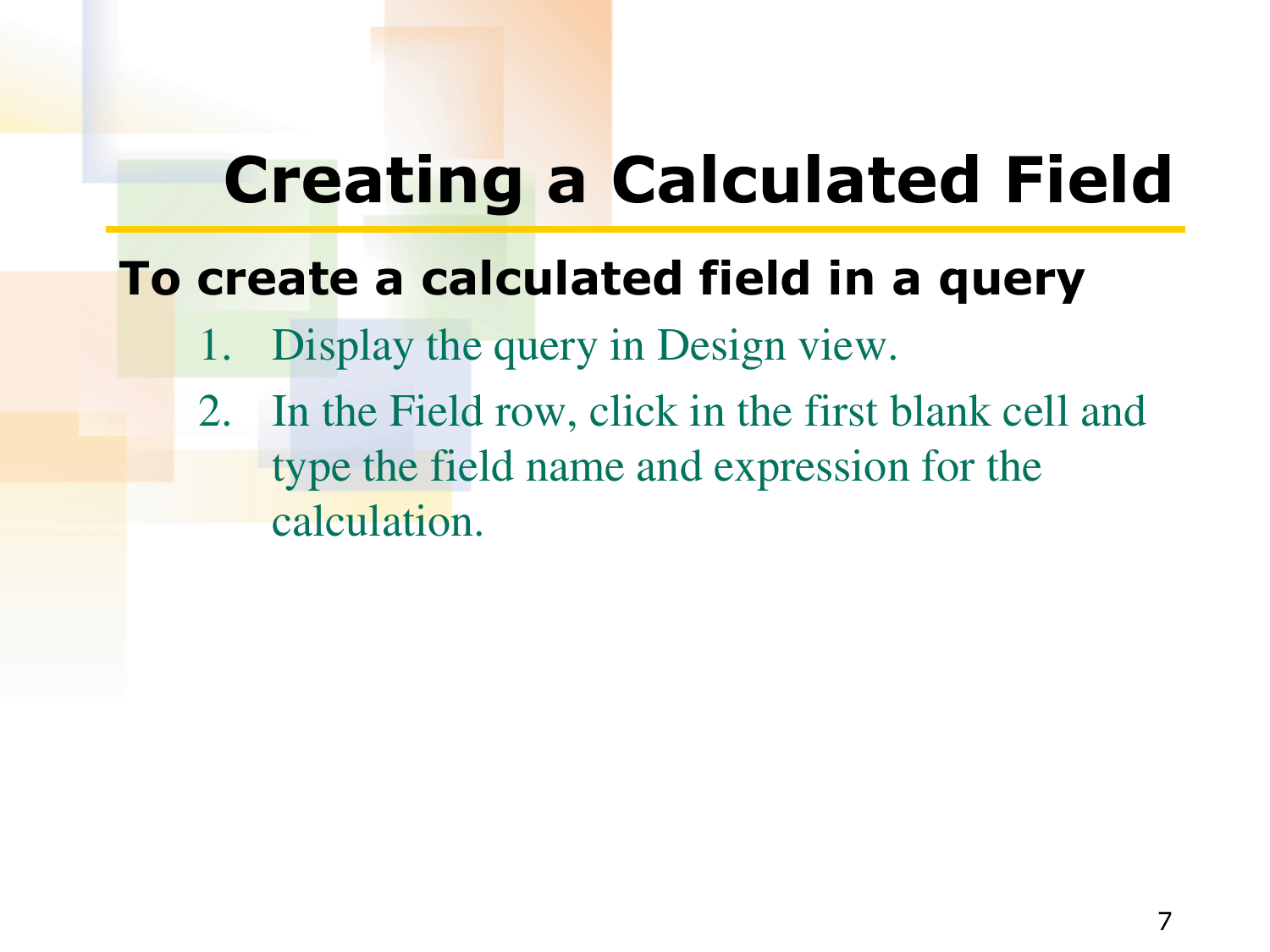# **Creating a Multiple-Table Query**

#### **To create a multiple-table query**

- On the Objects bar, click Queries.
- 2. Double-click Create query in Design view.
- 3. In the Show Table dialog box, click the table on which you want to base the query and then click Add. Repeat for any additional tables with related fields and click Close.

*(continued)*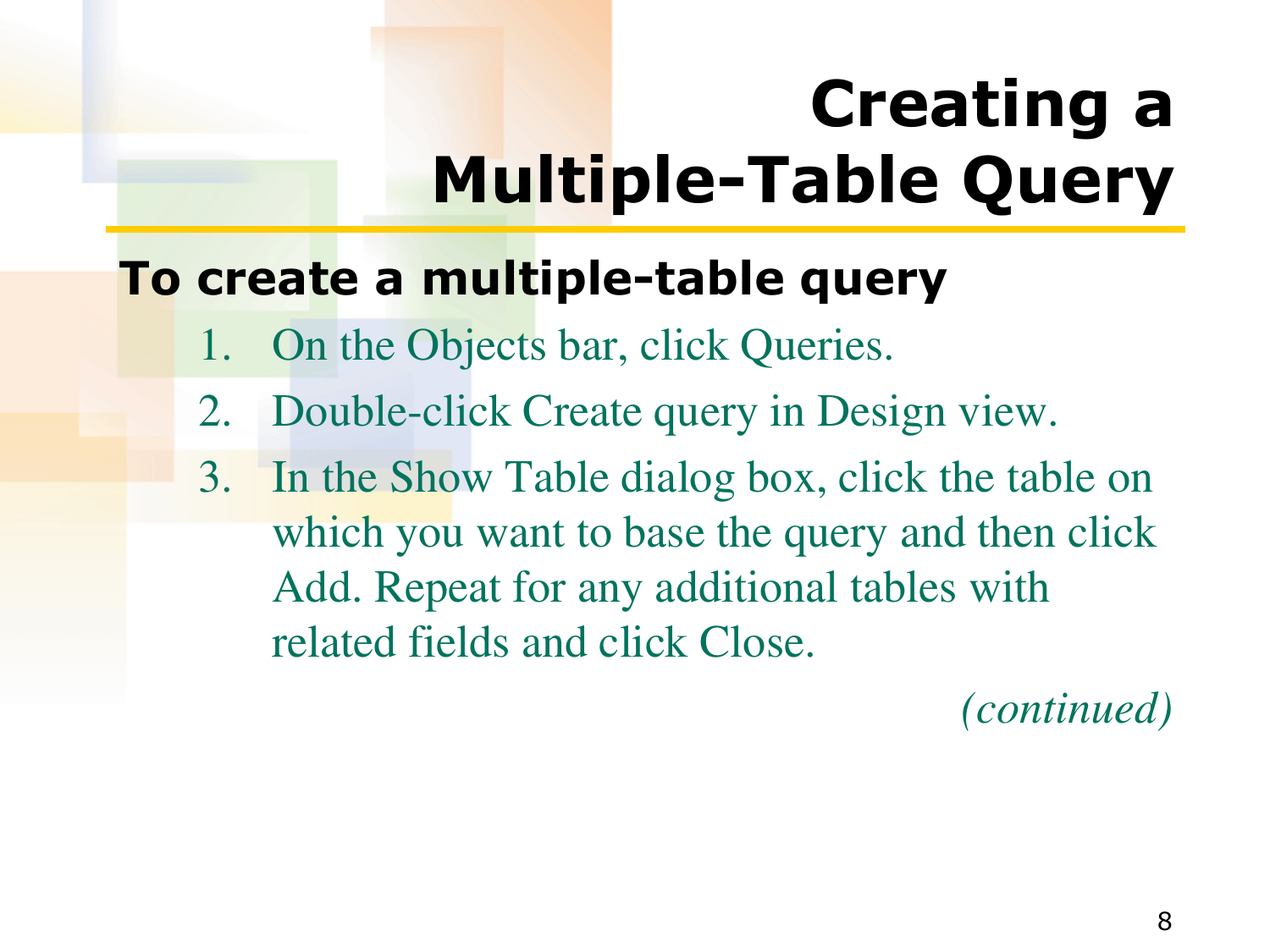## **Creating a Multiple-Table Query**

#### **To create a multiple-table query**  (*continued)*

- 4. If necessary, drag the field that you want to join from the first field list to the corresponding field in the second field list to create a join line.
- 5. In the field lists, double-click the fields that you want to add to your query.